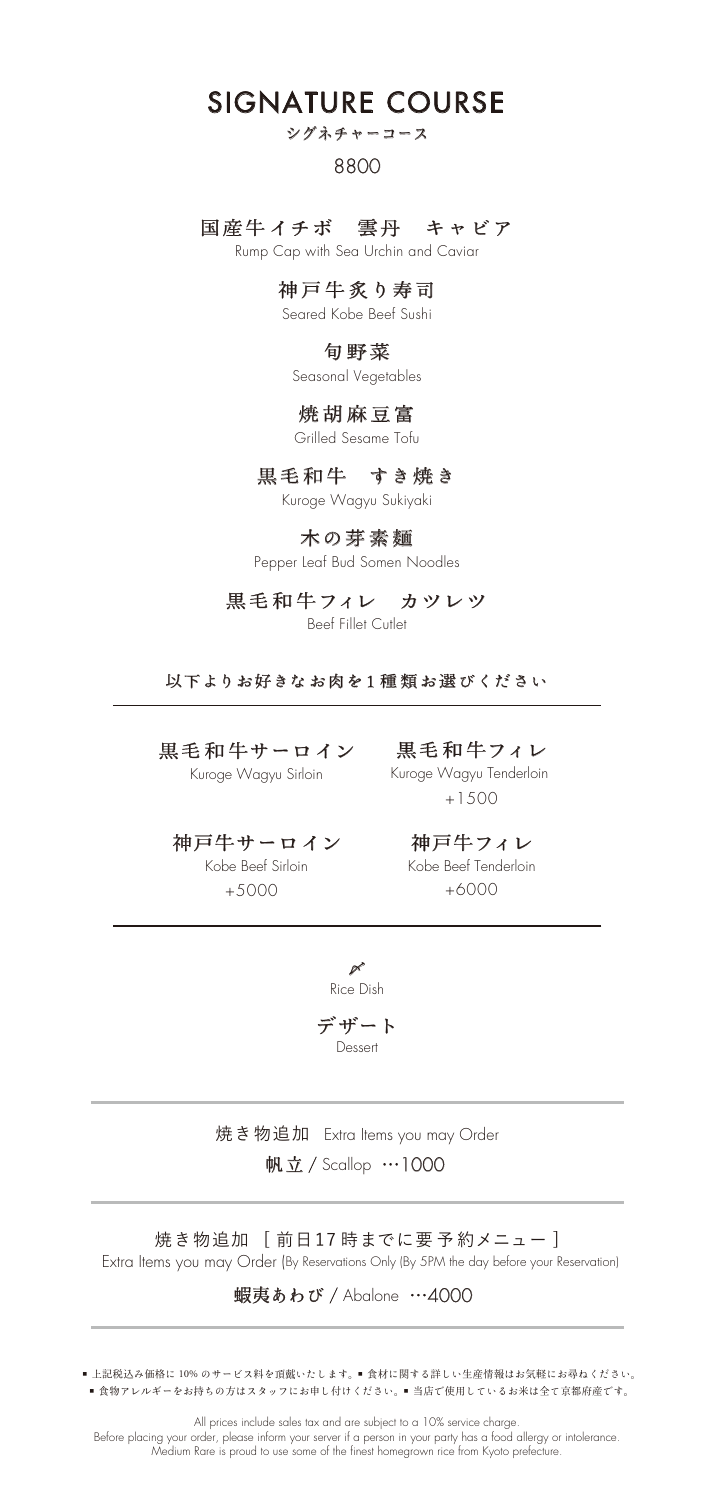# ORIENTAL COURSE

### オリエンタルコース

### 13000

### 国産牛イチボ 雲丹 キャビア

Rump Cap with Sea Urchin and Caviar

### 神戸牛炙り寿司

Seared Kobe Beef Sushi

### 香住蟹 いくら ブッラータチーズ

Kasumi Crab with Salmon Roe and Burrata Cheese

### 旬野菜

Seasonal Vegetables

### 蛤 筍 唐墨

Clam, Bamboo Shoots, Bottarga

### 黒毛和牛 すき焼

Kuroge Wagyu Sukiyaki

### 木の芽素麺

Pepper Leaf Bud Somen Noodles

### 蝦夷鮑

Ezo Abalone

### 黒毛和牛フィレ カツレツ

Beef Fillet Cutlet

### 以下よりお好きなお肉を1 種 類お選びください

# 黒毛和牛サーロイン 黒毛和牛フィレ

Kuroge Wagyu Sirloin

+1500 Kuroge Wagyu Tenderloin

# 神戸牛サーロイン 神戸牛フィレ

+5000 +6000 Kobe Beef Sirloin

# Kobe Beef Tenderloin

 $\boldsymbol{\beta}$ デザート Rice Dish

Dessert

### 焼き物追加 [ 前日17時までに要予約メニュー] Extra Items you may Order (By Reservations Only (By 5PM the day before your Reservation)

蝦夷あわび / Abalone …4000

■ 上記税込み価格に 10% のサービス料を頂戴いたします。■食材に関する詳しい生産情報はお気軽にお尋ねください。 ■食物アレルギーをお持ちの方はスタッフにお申し付けください。■ 当店で使用しているお米は全て京都府産です。

All prices include sales tax and are subject to a 10% service charge. Before placing your order, please inform your server if a person in your party has a food allergy or intolerance. Medium Rare is proud to use some of the finest homegrown rice from Kyoto prefecture.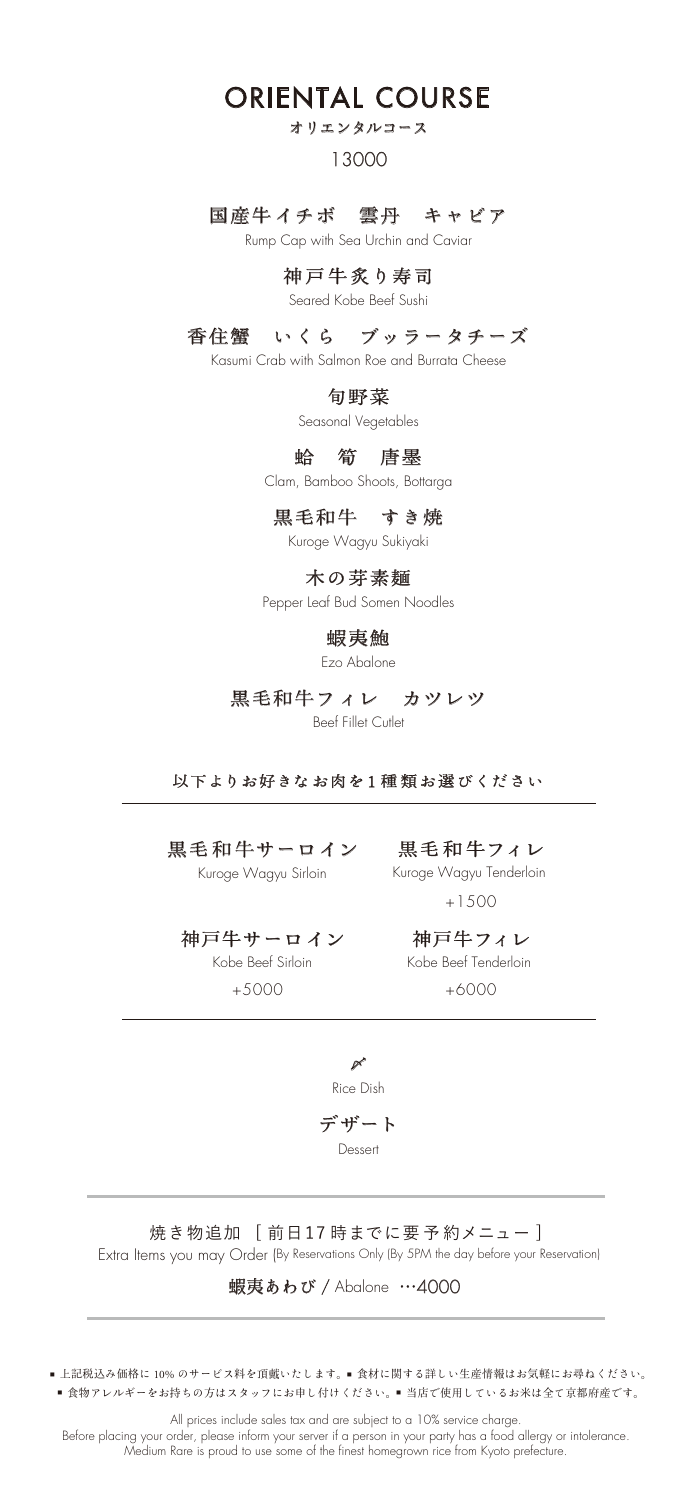# ANNIVERSARY COURSE

### アニバーサリー コース

### [ 2日前までに要予約 ]

Minimum two day advance reservation required.

# SIGNATURE COURSE

### シグネチャーコース

### **+**

### 乾杯酒

デザートをアニバーサリーケーキに変更 お花束

Apéritif / Whole Cake / Bouquet

### 12000

# ORIENTAL COURSE

オリエンタルコース

### **+**

### 乾杯酒

デザートをベリーシャルロットケーキに変更 お花束

Apéritif / Berry Charlotte Cake / Bouquet

### 17000